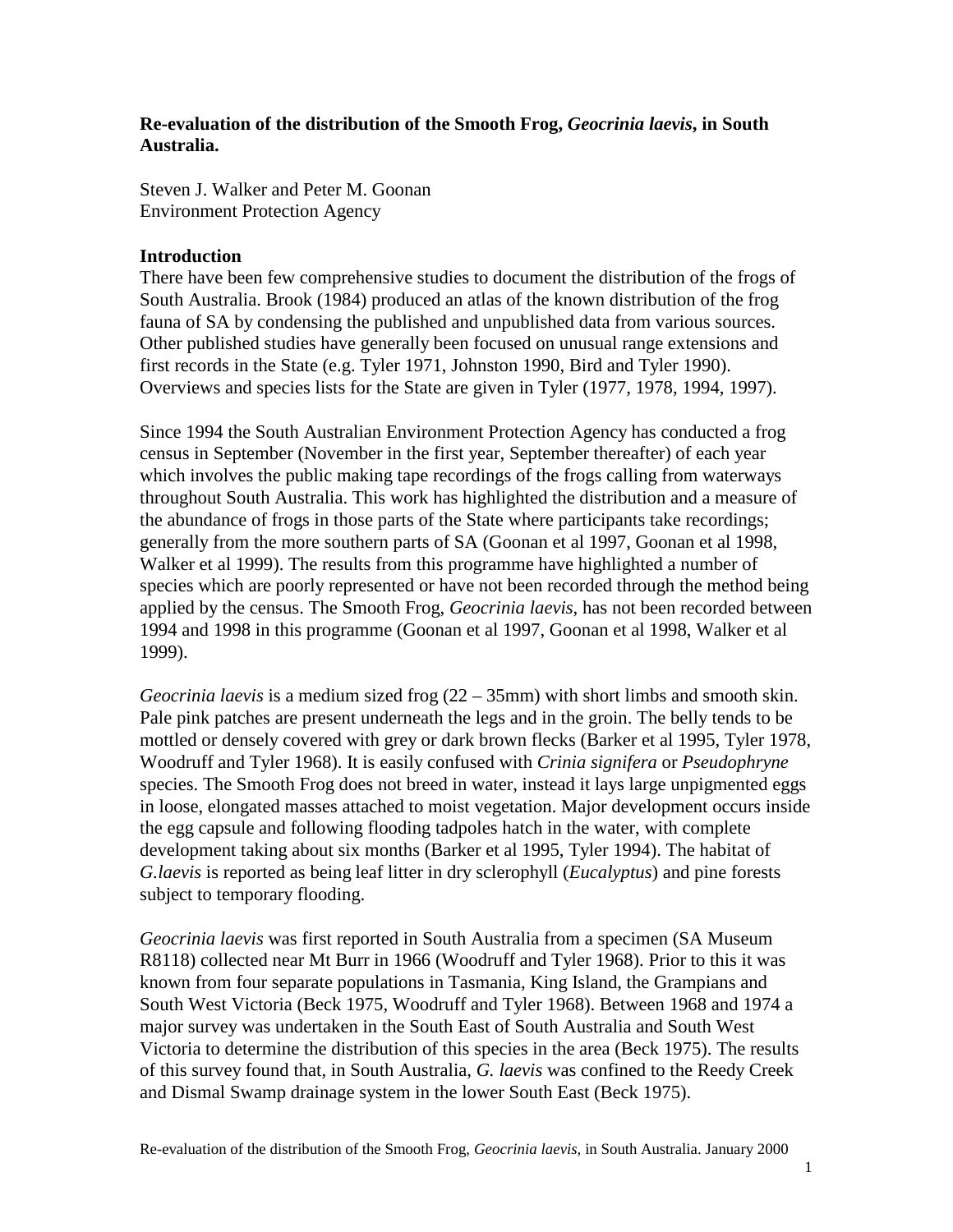Despite the occasional museum record and the capture of a small number of specimens during a Biological Survey of swamps in the region (Foulkes 1998), no major reports of this frog have been made since the Beck survey. The purpose of this study was to conduct field surveys to document the distribution and status of *G. laevis* in South Australia*.*



**Figure 1.** The Smooth Frog *Geocrinia laevis* collected from Canunda National Park.

# **Methods**

A review was carried out of existing data sources (published and unpublished records) including SA Museum Records and National Parks and Wildlife Service regional surveys. This provided a number of locations which were superimposed onto floristic vegetation maps of the South East to assist in the identification of possible additional locations that may provide suitable habitat for *G. laevis*.

Mr Barrie Grigg from Forestry SA, Mt Gambier also provided maps of Forestry land and suggested possible areas to look for frogs.

Surveys were undertaken during three separate trips in March, June and August 1999 to search known and possible sites for the presence of *G. laevis*. The first activity at each site was to listen for the presence of any calling *G. laevis* males. Males call from the ground in moist leaf litter and among grass. The call is a long slowly pulsed rattling or creaking sound, the first note often being the longest - "cre-e-e-e-e-e-e-e-ek cre-e-e-e-ek cre-e-ek cre-e-ek" (Barker et al 1995, Woodruff and Tyler 1968). If any males were found to be calling an attempt was made to locate and capture those males by triangulation. As the call of the Common Froglet *C. signifera* is quite variable and can sometimes sound very similar to the call of *G. laevis* calls suspected of being *C. signifera* but sounding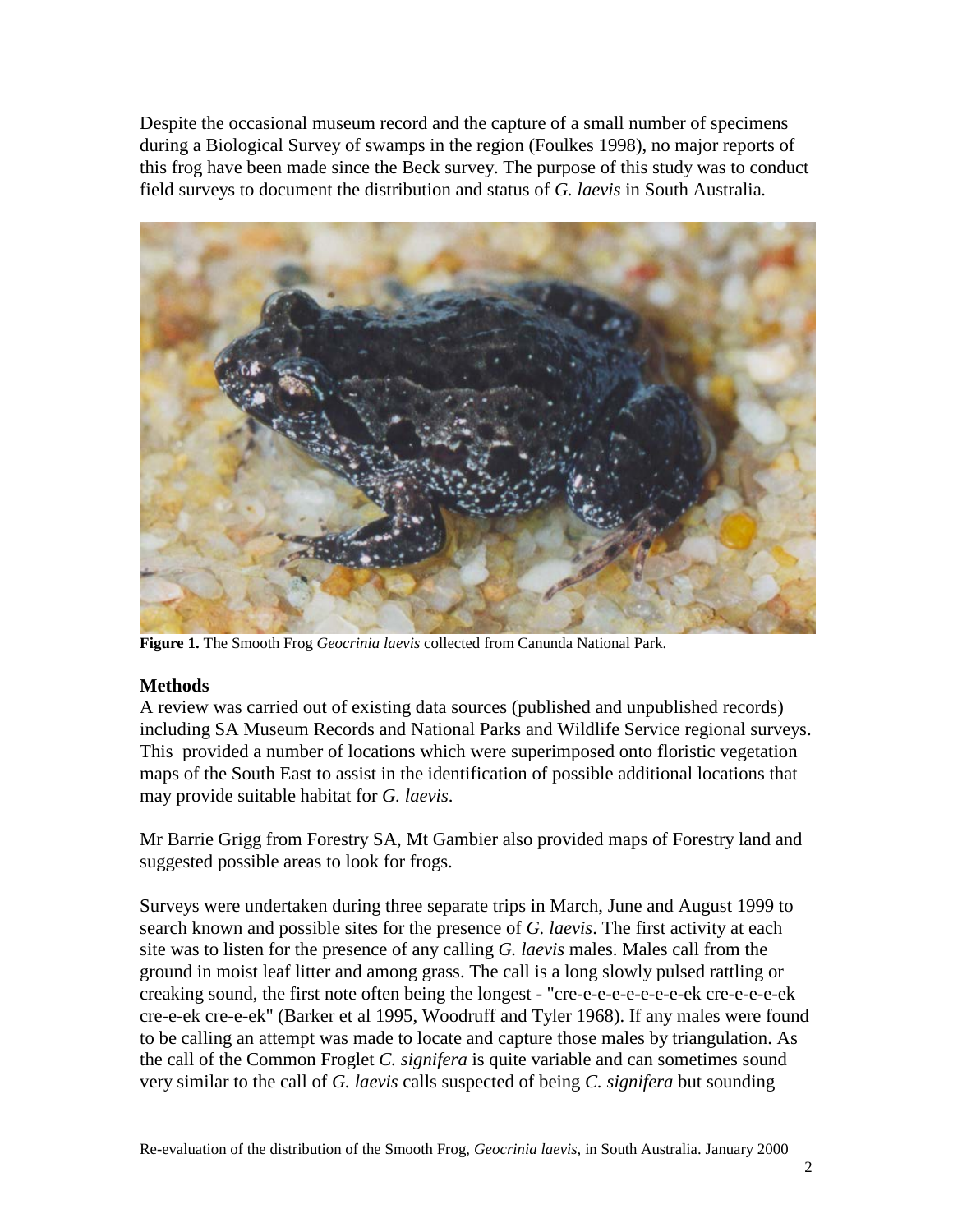somewhat like *G. laevis* were recorded at a number of sites with a Sony DAT recorder and directional microphone for later examination.

In addition, active searches were carried out during the day and early evening which involved looking under logs, leaf litter, stones, and amongst vegetation for a minimum of one hour at each site visited. Any frogs which were found were collected and placed in large canvas or plastic bags for later examination. All species of frog encountered were collected for the purpose of providing opportunistic data for the Frog Census and the National Parks and Wildlife Service opportunistic database. Frogs were released on site at the conclusion of collecting and identification.

A number of plant samples were also collected for later identification to determine the common composition of flora associated with the sites in which *G. laevis* were found.

### **Results**

A total of 58 locations were visited (Fig. 2), including 10 sites based on museum records and two sites from the NPWS Vertebrate survey (Table 1). Some of the museum sites could not be located precisely and it appears that the coordinates given may be slightly inaccurate; in these cases nearby sites with suitable habitats were sampled instead.

*Geocrinia laevis* was present at 12 sites within the Reedy Creek/Dismal Swamp drainage area, and also from a site in the Canunda National Park (Table 1). *Geocrinia laevis* was not found near the Pt MacDonnell area where it has been reported from Museum records.

A total of six *G. laevis* were actually collected (two from The Marshes, two from Mt Burr, one from Honan's Scrub and one from Canunda National Park (Fig. 1.)). The presence of calling males permitted a positive identification of the species at these and other locations. Analysis of the recordings which had been made of suspected *C. signifera* calls both by ear and with the aid of a computer based spectrograph (Avisoft SAS-Lab Pro Version 3.5b (Specht, R. (1998)) positively identified only one site with *G. laevis* (site 17). All other recordings were confirmed as being *C. signifera.*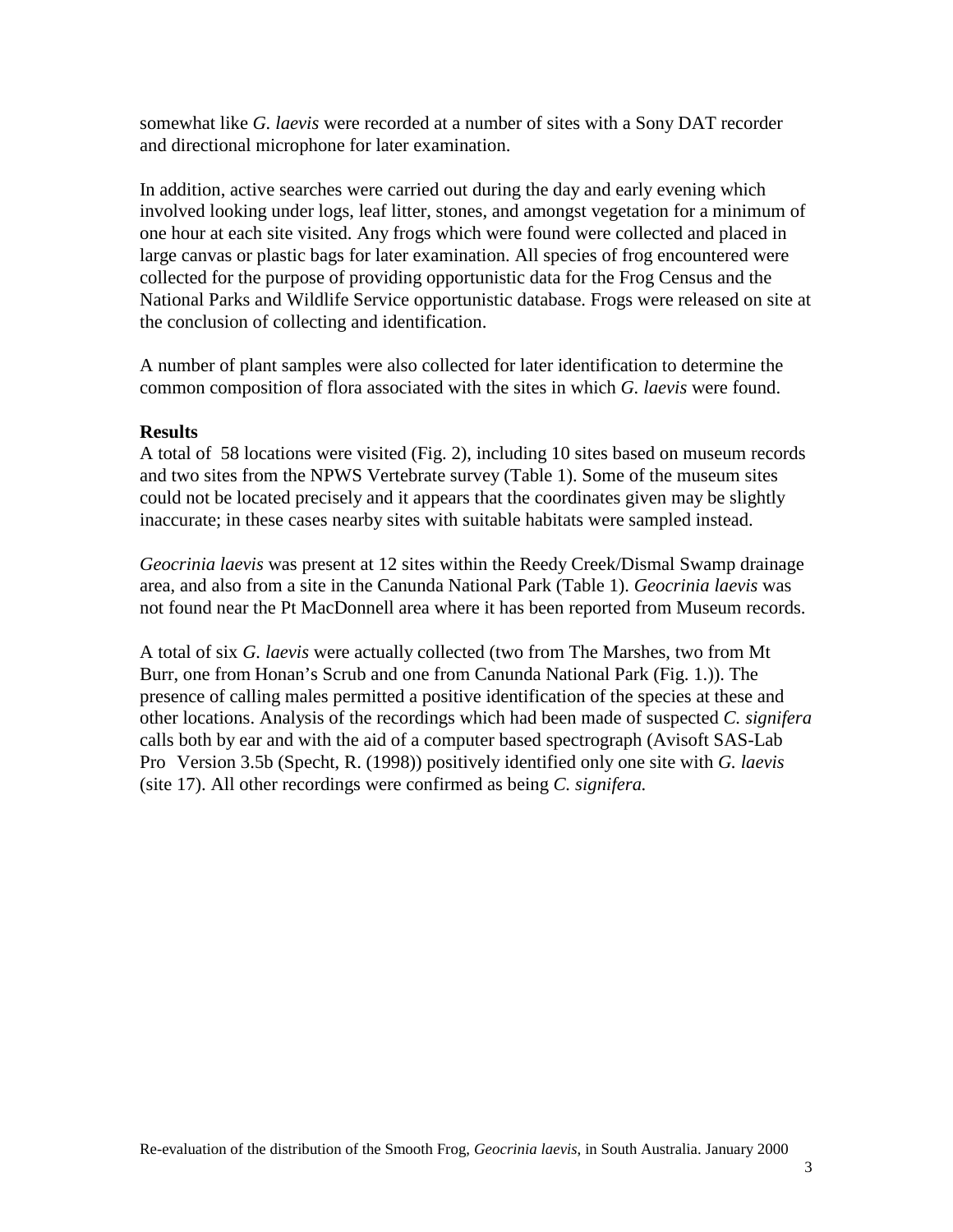

**Figure 2.** Surveyed distribution of *Geocrinia laevis* in the South East of South Australia. Sites from SA Museum records are included for reference.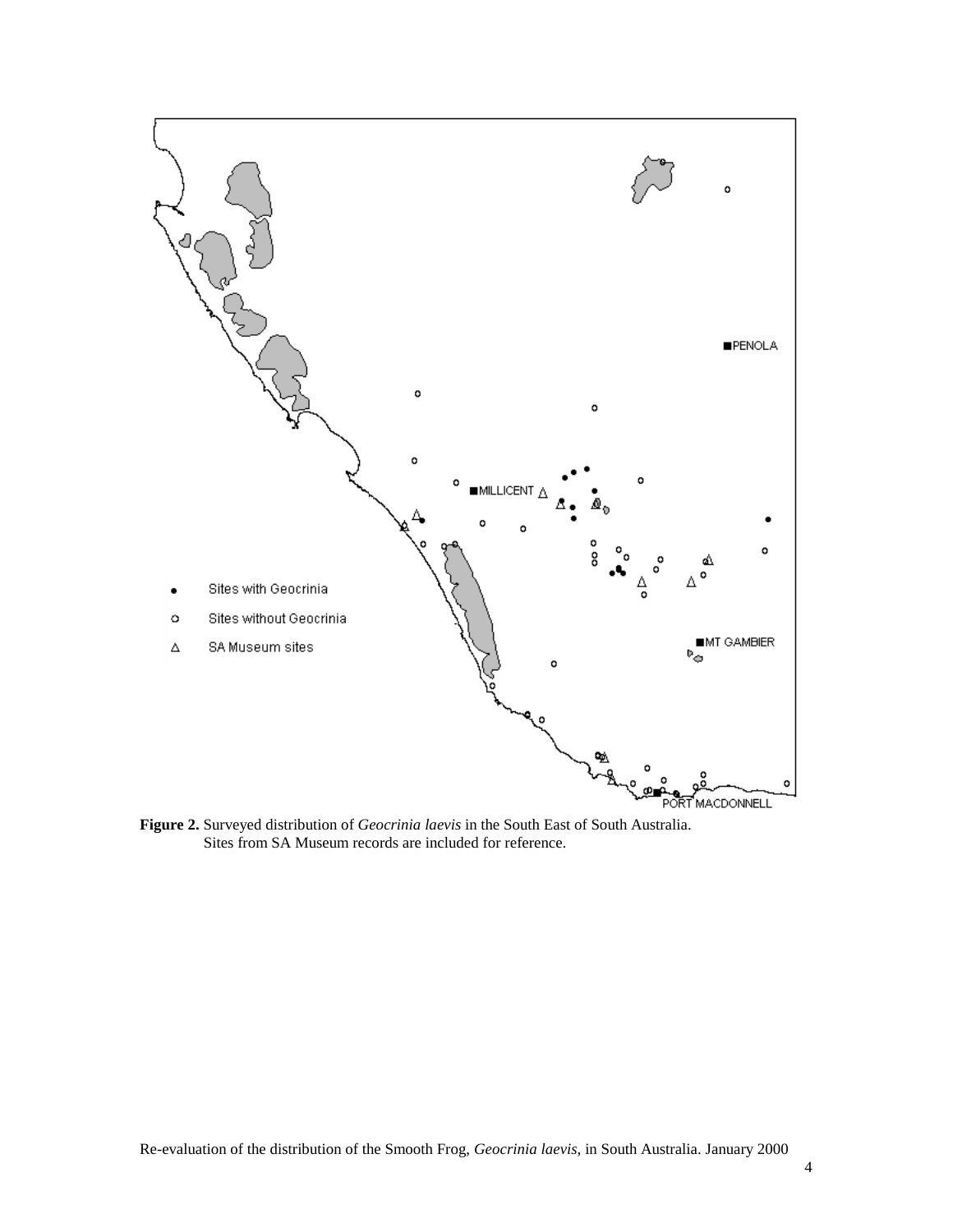| <b>Table 1.</b> Summary of concentration from Geocrania taevas survey. |                        |          |         |
|------------------------------------------------------------------------|------------------------|----------|---------|
| Site Site Name                                                         | <b>Species Present</b> | Northing | Easting |
| 1 Boggy Lane, Pt MacDonnell                                            | no frogs               | 5792273  | 472109  |
| 2 Rd to Ewen's Ponds                                                   | СS                     | 5790308  | 474889  |
| 3 Ewen's Ponds                                                         | CS, NS, LE             | 5791237  | 481573  |
| 4 Smith Dairy Paddock, Pt MacDonnell                                   | CS, NS                 | 5789141  | 480268  |
| 5 Pt MacDonnell Roadside 1                                             | CS.LE                  | 5788615  | 474788  |
| 6 Finger Point Sewage Treatment Works                                  | СS                     | 5789705  | 469703  |
| 7 Pt MacDonnell Roadside 2                                             | CS, LP                 | 5791417  | 465937  |
| 8 Clark's Park 1                                                       | CS, LP, LE             | 5788450  | 471983  |
| 9 Clark's Park 2                                                       | LP                     | 5788658  | 472408  |
| 10 Winterfield Creek                                                   | CS, LE                 | 5794394  | 463919  |
| 11 Honan's Scrub 1                                                     | GL, CS, LD, LE         | 5825111  | 467855  |
| 12 Boggy Field 20km Sth of Kalangadoo                                  | GL, LE                 | 5825930  | 467020  |
| 13 Honan's Scrub 2                                                     | GL, CS, LE             | 5825057  | 465885  |
| 14 Honan's Scrub 3                                                     | GL, LE                 | 5825661  | 466967  |
| 15 Woolwash (Forest Reserve)                                           | CS, LE                 | 5826663  | 463233  |
| 16 Farm Paddock                                                        | CS, LE                 | 5828028  | 463028  |
| 17 Brooksby's Lane nr Lake Leake                                       | GL, CS, LE             | 5838999  | 462902  |
| 18 Mt Burr Forest 1                                                    | GL, CS, LE             | 5841169  | 457848  |
| 19 Mt Burr Forest 2 nr Quarry                                          | GL                     | 5842091  | 459437  |
| 20 Roadside nr Mt Burr                                                 | GL, LE                 | 5842629  | 461534  |
| 21 The Marshes 1                                                       | GL, LE                 | 5836207  | 459157  |
| 22 The Marshes 2                                                       | GL, CS, LE             | 5837195  | 457385  |
| 23 Main Rd to Penola                                                   | LT, LE                 | 5852677  | 463127  |
| 24 Blanche Forest                                                      | $\mathsf{CS}\xspace$   | 5821386  | 471415  |
| 25 Roadside Ditches nr Blanche Forest                                  | CS, LE                 | 5827642  | 468524  |
| 26 Rd to Mt Gambier Airport                                            | CS.                    | 5824809  | 481466  |
| 27 Wandilo Forest 1                                                    | CS, LE                 | 5825726  | 473453  |
| 28 Wandilo Forest 2                                                    | СS                     | 5827306  | 474196  |
| 29 Grundy's Lane, Telford Scrub                                        | CS, LT, LE             | 5826940  | 481863  |
| 30 Roadside1, Mingbool                                                 | CS, LE                 | 5828919  | 491833  |
| 31 Roadside2, Mingbool                                                 | GL, CS                 | 5834231  | 492158  |
| 32 Deadman's Swamp                                                     | CS                     | 5889595  | 485429  |
| 33 Hacks Lagoon                                                        | CS                     | 5894048  | 474497  |
| 34 Black Fellows Caves 1                                               | CS                     | 5800392  | 454443  |
| 35 Black Fellows Caves 2                                               | CS, LE                 | 5801231  | 451917  |
| 36 25km from Mt Gambier nr Kongorong                                   | CS, LE                 | 5809735  | 456451  |
| 37 Burkhills Lane between Millicent and Tantanoola                     | CS, LE                 | 5833315  | 444247  |
| 38 Lake Bonney SE                                                      | CS                     | 5829735  | 439611  |
| 39 Rendelsham Roadside                                                 | CS, LE                 | 5843643  | 432622  |
| 40 Lake McIntyre                                                       | CS, LP, LT             | 5840108  | 439699  |
| 41 Red Rd, Mt Burr                                                     | СS                     | 5832359  | 451034  |
| 42 Kalangadoo/Glencoe Rd                                               | CS, LE                 | 5828895  | 467217  |
| 43 Derrymoore Rd                                                       | CS.                    | 5840604  | 470977  |
| 44 Reedy Creek/Mt Hope Drain                                           | CS, LP                 | 5854923  | 433217  |
| 45 Peacock Rd nr Ewen's Ponds                                          | CS, LE                 | 5789711  | 481573  |
| 46 Racecourse Bay                                                      | CS, LE                 | 5787892  | 477102  |
| 47 Boggy Field nr Road (nr SAM site)                                   | CS, LT                 | 5794127  | 464617  |
| 48 Winterfield Creek 2                                                 | CS, LP                 | 5794201  | 463827  |
| 49 Carpenter Rocks1 Drain                                              | CS, LP, NS             | 5805998  | 446013  |
| 50 Canunda Pk 1                                                        | no frogs               | 5829723  | 434216  |
| 51 Canunda Pk 2                                                        | GL                     | 5833737  | 433832  |
| 52 Glencoe West Rd                                                     | CS, LP, LT, NS, LE     | 5830001  | 462875  |
| 53 The Marshes 3                                                       | GL                     | 5834345  | 459415  |
| 54 Canunda Pk 3                                                        | no frogs               | 5832804  | 431016  |
| 55 Lake Bonney SE 2                                                    | <b>CS</b>              | 5829296  | 437835  |
| 56 Glenelg River nr Prince Margaret Caves                              | no frogs               | 5789731  | 495613  |
| 57 Carpenter Rocks - Pt MacDonnell Rd                                  | LP, NS, LE             | 5800998  | 452021  |
| 58 Roads from Pt MacDonnell to Ewen's Ponds and Allandale East         | LP, NS, LE             | 5788002  | 476927  |

**Table 1.** Summary of collection from *Geocrinia laevis* survey.

Northings and Eastings as on Australian Map Grid, Zone 54.

(**GL** = *Geocrinia laevis*, **CS** = *Crinia signifera*, **LD** = *Limnodynastes dumerili*, **LP** = *Limnodynastes peroni*, **LT** = *Limnodynastes tasmaniensis*, **NS** = *Neobatrachus sudelli*, **LE** = *Litoria ewingi*)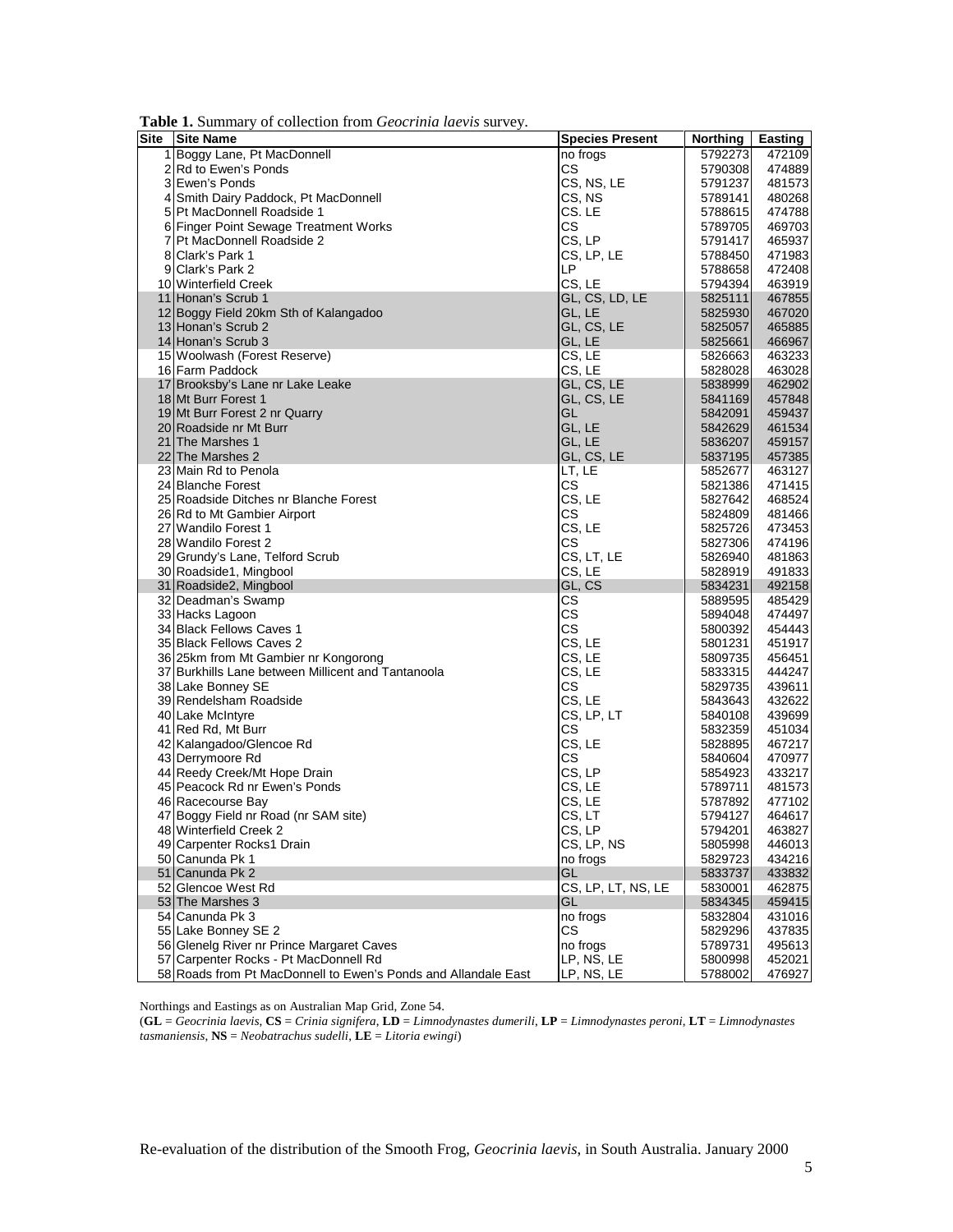### *Vegetation and Habitat*

As suggested from the literature (Barker et al 1995, Tyler 1978) *G. laevis* were found in depressed clearings subject to inundation at the edges of native forests or pine plantations (Fig. 3), with the exception of a single boggy farm paddock (site 12). This latter site was located only a few hundred metres from the nearby forested area. Despite their close proximity to main roads three sites (sites 17, 20, and 31) where *G. laevis* were found were also clearings near forests.

The cleared areas tended to be composed predominantly of reeds, grasses and sedges, with the occasional shrub and herbaceous plant. The major plants collected from the sites were the Nobby Clubrush (*Isolepis nodosa*), Sea Rush (*Juncus krausii*), and Variable Sword-sedge (*Lepidosperma laterale*). Other plants commonly seen included the Buttercup (*Ranunculus* sp.), Spiny Mudgrass (*Pseudoraphis spinescens*) and other assorted grasses. A number of fallen branches and other timber from logging also provided habitat under which frogs could shelter.

Dead and dying reeds, sedges and grasses formed a heavy mat which retained moisture and provided a network of refuges in which *G. laevis* and other frogs could hide (Fig. 4). As a result it was almost impossible to catch the frogs, even when triangulation methods suggested they were only a few centimetres from the collectors. An intensive search through the undergrowth and under fallen timber produced little more success.

Frogs of other species were in abundance and were collected from a number of locations. A complete list of the sites visited, and frogs present can be found in Table 1.

A number of frogs were collected when they were seen on wet roads at night, but no *G. laevis* were found at these times.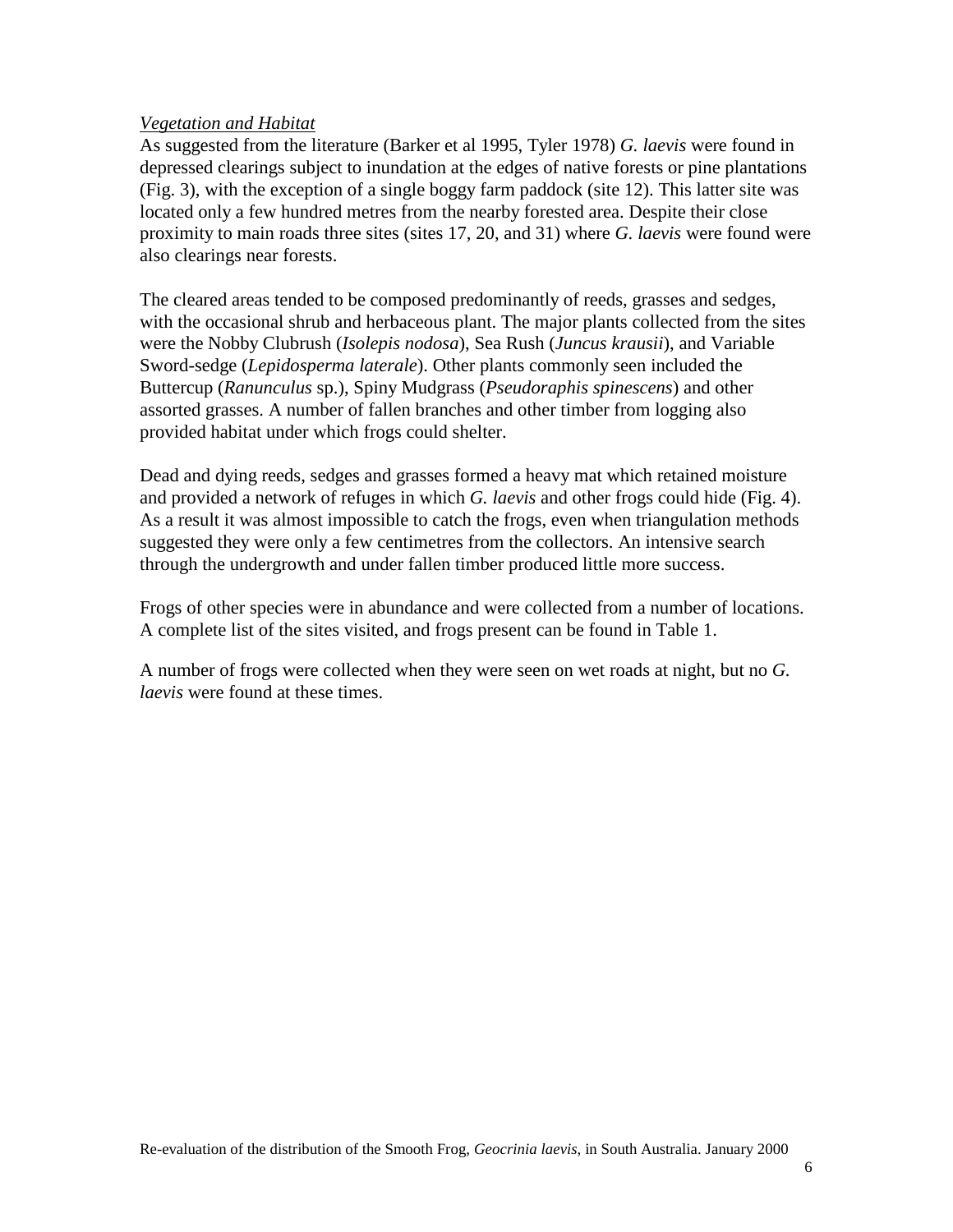

**Figure 3.** Clearing in Mt Burr Forest, typical habitat of *Geocrinia laevis* in the South East of South Australia*.*



Figure 4. Dense mat of vegetation which provides shelter for a number of frog species.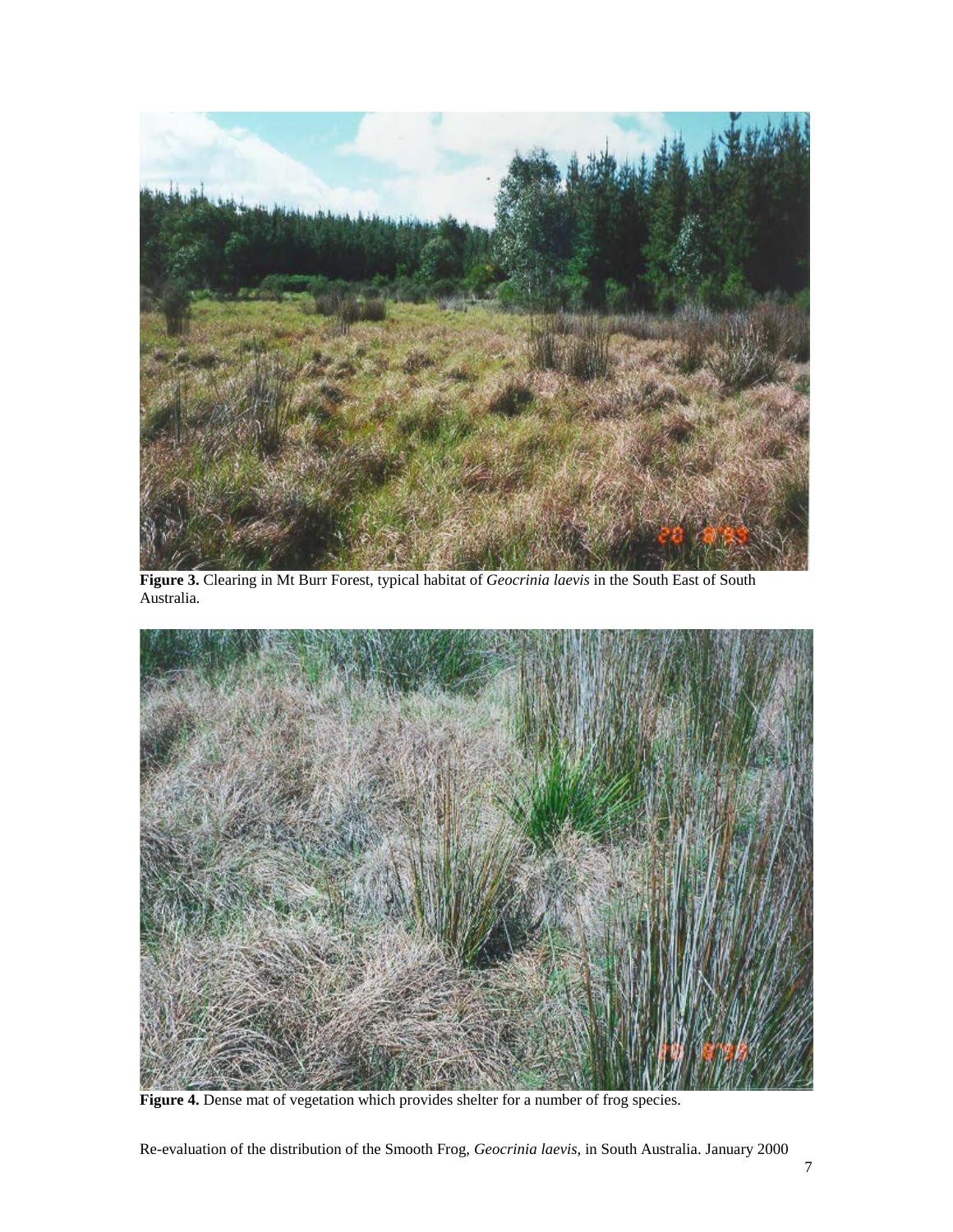## *Other species associated with G. laevis*

Of the sites where *G. laevis* was detected three sites had no other species detected, five had one additional species, four had two species and one site had three species (Table 1). The Brown Tree Frog *Litoria ewingi* and *C. signifera* were commonly found with *G. laevis*, indicating some similarities in habitat requirements among these small grounddwelling frogs.

It is also worth noting that the Brown Striped Marsh Frog *Limnodynastes peroni*, Spotted Grass Frog *Limnodynastes tasmaniensis* and Sudell's Frog *Neobatrachus sudelli* were not found at sites with *G. laevis* (Table 1), perhaps indicating some differences in habitat requirements among these species.

The minimum time for *C. signifera* and *L. ewingi* are reported as 49 days and 6-7 months respectively (Tyler 1994) but it is known that metamorphosis can be completed in approximately 30 days for *C. signifera* and 2 months for *L. ewingi* (SJW pers. obs.). In comparison *Lim. peroni* may take up to 11 months (Tyler 1978), *Lim. tasmaniensis* and *Neobatrachus sudelli* have a minimum tadpole life of 3-5 months and 4.5-7 months respectively (Tyler 1994). Therefore it is quite likely that the need for a long lasting supply of water in which to complete the tadpole stage limits the presence of these three species in areas where *G. laevis* is found. A single Eastern Banjo Frog *Limnodynastes dumerili* (tadpole stage 12-15 months (Tyler 1994)) was found at Honan's Scrub with *G. laevis*, but as it was the only one detected in the entire survey it is possible that this individual entered the area from the bordering property.

### **Discussion**

With the major and continual modifications to the drainage system in the South East it seemed pertinent to determine the current status of the Smooth Frog in South Australia. Consideration was given to the possibility that *G. laevis* may inhabit areas which are vulnerable to agricultural development and that in the absence of any detailed knowledge of their current distribution it is possible that proposed development in the future may impact significantly upon this species.

*Geocrinia laevis* was found at 13 sites in the South East of South Australia during this study. With the exception of the site in Canunda National Park all of the sites were within the Reedy Creek / Dismal Swamp drainage area. This follows the reports of Beck (1975) with the addition of the Mingbool site further to the east.

Beck (1975) suggested that the site at Canunda was probably the result of "eggs or larvae washed down one of the man-made drains which cross the area between the Millicent Hills and the coast". It seems more likely however that the population at Canunda National Park is a relict of a previous distribution that covered much of the South East north of Mt Gambier. Prior to the drainage scheme in the South East, which first began around 1862, much of the Upper South East of South Australia experienced periods of severe flooding or inundation (South East Drainage Board 1980), with many localities having permanent or near permanent waters. The water movement in the Millicent area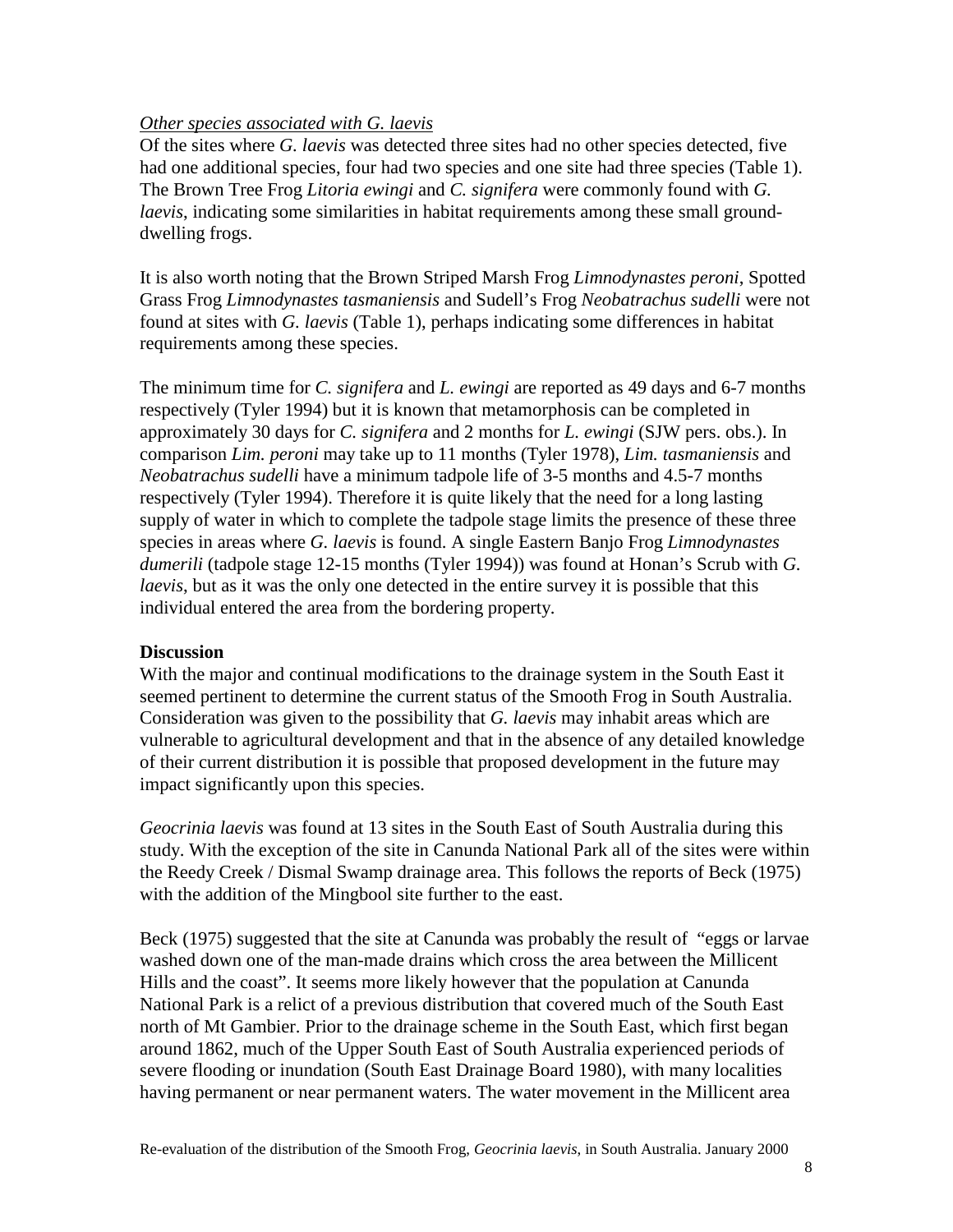tended to be directed North West towards Kingston SE, or South West towards Lake Bonney (i.e. in the direction of what is now Canunda National Park).

The locations where *G. laevis* can now be found are all areas which previously had permanent swamps and wetlands, including the Canunda site, and would have been at least closely connected during the wet months. Even though man-made drains were created in the area between 1862 and 1956 (South East Drainage Board 1980) to increase surface flow to the Lake Bonney area and to drain land for agricultural development and allow expanded settlement in the region, this area always had a high rainfall and natural drainage features that probably enabled populations to colonise the Canunda location prior to drainage activities.

Since the Beck survey a number of *G. laevis* have been collected in South Australia, some reported to the SA Museum (M Hutchinson pers. comm.) and others to the SA Frog and Tadpole Study Group (SJW pers. comm.). Included in the Museum records are two sites to the west of Pt MacDonnell near the coast. One location (Museum record named 'Blanche Bay') was a coastal shrubland / sedgeland in sand dunes and it seemed an unlikely habitat for *G. laevis* to have been found there in the recent past. The closest location, just over the sand dunes, which may have been suitable for frogs (Site 7) had frogs present including *Lim. peroni* and *C. signifera*, but there was no indication of *G. laevis*.

A number of sites sampled around the other southern location (Section 346 Hundred of Kongorong) also yielded no sign of *G. laevis*. There was no evidence to suggest that there had been any significant land use changes since the Museum records were collected there in 1983. The predominant land use in the area appeared to be grazing of livestock, with the majority of the land cleared of vegetation.

### *Management*

At most of the locations which were confirmed to have *G. laevis* present the species was abundant (more than 50 frogs calling). Provided the habitat at these areas remain largely undisturbed the species does not appear to be under any obvious threat of decline in the region. Both the Marshes wetland area and Honan's Scrub are native Forest Reserves (conservation zones) within Forestry SA and as such have the same status as Conservation Parks and are never going to be planted (B Grigg pers. comm.). The sites within Mt Burr Forest are located in unused areas of that forest that are unsuitable due to flooding (B Grigg pers. comm.). It is possible that these sites will be planted at the next rotation, in approximately 25 years, if conditions change. However, if these locations are in their current form (i.e. swampy or boggy areas) they will not be planted and may remain unused indefinitely (B Grigg pers. comm.). There are no plans to clear any native scrub in the foreseeable future (B Grigg pers. comm.).

Although *G. laevis* has a restricted distribution it is locally abundant and does not appear to be in danger of decline under present conditions.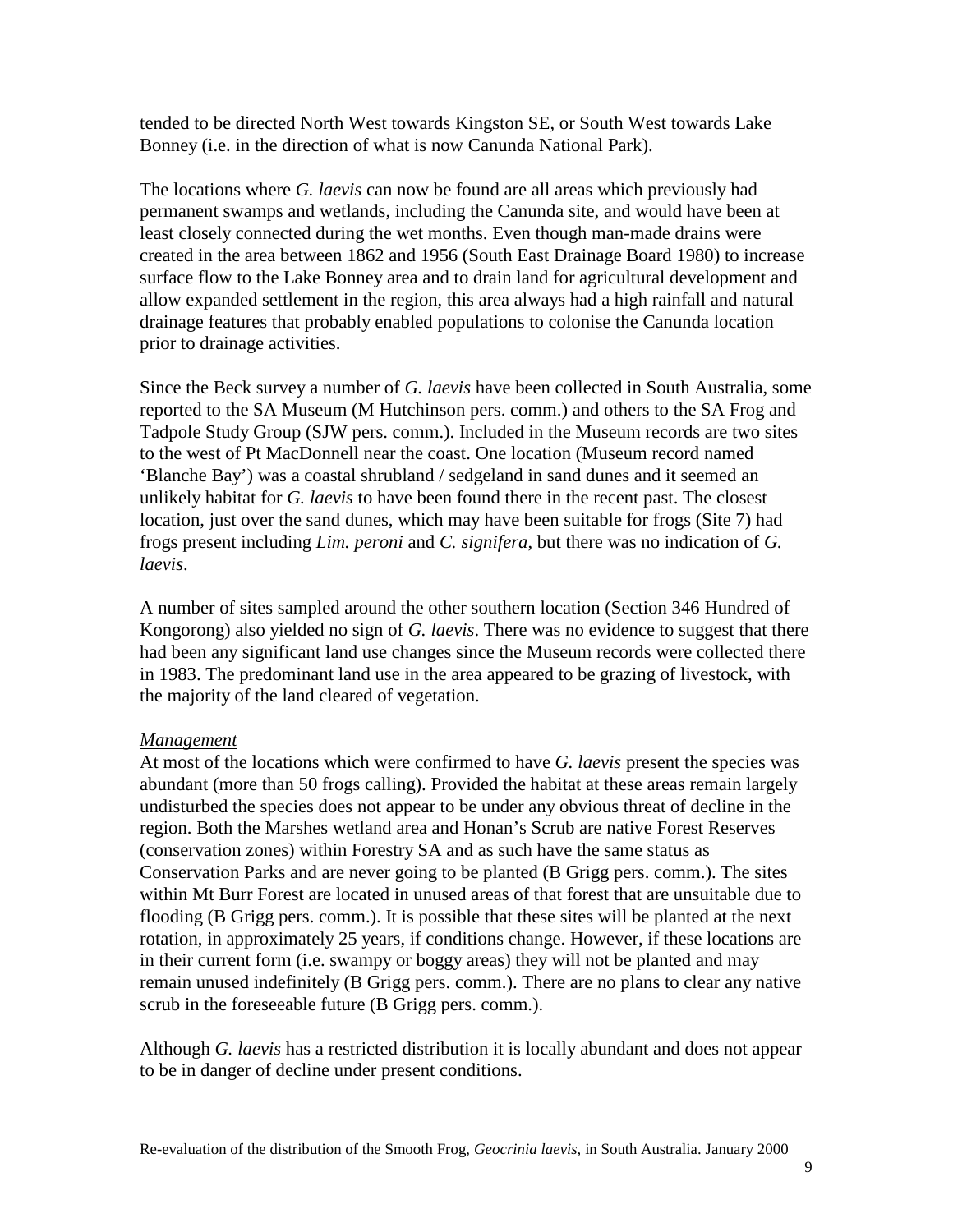### **Acknowledgements**

We are greatly indebted to Ben Smith (University of Adelaide) for his considerable enthusiasm and assistance in each of the field trips. Mark Hutchinson provided the SA Museum records, and Sandy Carruthers (Planning SA) produced the floristic vegetation maps. Barrie Grigg (Forestry SA) was especially helpful in allowing access to Forestry land and sharing information about the region. Members of the SA Frog and Tadpole Study Group also shared knowledge on the species. Daniel Rogers (University of Adelaide) kindly gave us the use of his DAT recorder and helped with the analysis of calls on computer. David Gooding (EPA) willingly helped in the preparation of the distribution map. This project was funded by a grant from the Wildlife Conservation Fund, support and facilities were provided by the Environment Protection Agency.

### **References**

Barker, J., Grigg, G.C. and Tyler, M.J. (1995). A Field Guide To Australian Frogs. Surrey Beatty & Sons, Chipping Norton.

Beck, R.G. (1975). Factors affecting the distribution of the leptodactylid frog *Geocrinia laevis* in the south-east of South Australia. *Trans. R. Soc. S. Aust*. **99**(3):143-147.

Bird, P. and Tyler, M.J. (1990). First South Australian record of the fossorial leptodactylid frog genus *Uperoleia* Gray. *Trans. R. Soc. S. Aust.* **114**: 223–224.

Brook, A.J. (1984). "Atlas of Frogs of South Australia." Dept Zoology, University of Melbourne, Publ. No. 4.

Foulkes, J. (1998) Inhabitants of the South East swamps : giant mozzies to rare marsupials. *Parks & Wildlife*. Winter 1998:4.

Goonan, P.M., Gooding, D.G.& Hill, B.M. (1997). "FROG CENSUS 1995 and 1996. A Report on Community Monitoring of Water Quality and Habitat Condition in South Australia using Frogs as Indicators." Environment Protection Authority, South Australian Department for Environment and Natural Resources, Adelaide.

Goonan, P.M., Hill, B.M. & Walker, S.J. (1998). "FROG CENSUS 1997. A Report on Community Monitoring of Water Quality and Habitat Condition in South Australia using Frogs as Indicators." Environment Protection Agency, South Australian Department for Environment Heritage and Aboriginal Affairs, Adelaide.

Johnston, G.R. (1990). *Cyclorana maini* and *Notaden* sp.: Additions to the frog fauna of South Australia. *Trans. R. Soc. S. Aust.* **114**:229.

South Eastern Drainage Board (1980). Environmental Impact Study on the Effect of Drainage in the South East of South Australia. South Eastern Drainage Board, Adelaide.

Specht, R. (1998). Avisoft SAS-Lab Pro Version 3.5b (Computer Programme).